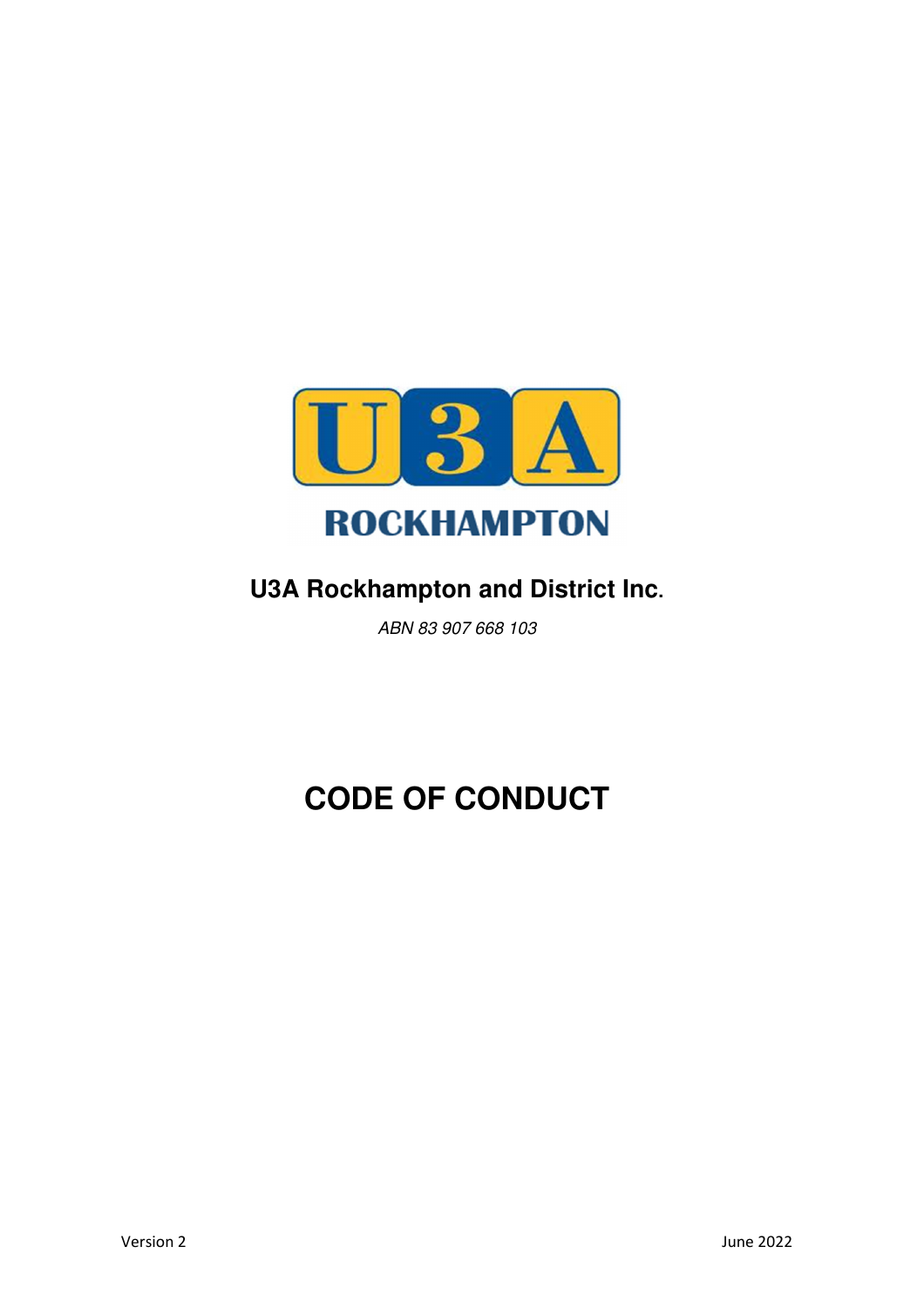## **CODE OF CONDUCT**

 **Every group, business and organisation depends on good relationships. Here are some measures to make sure ours stay strong and healthy. Every member needs to read this.** 

Like all U3A's, U3A Rockhampton is built around interactions between people. All of us have roles here: as students/participants, tutors and group leaders, committee and working group members. We also have important relationships with outside people. It's the communication and cooperation between all these parties that makes U3A Rockhampton run so well. We need to keep it that way.

Your management committee has developed the following Code of Conduct to make sure that all of us, in whatever role we are acting, are aware of our responsibilities to each other and to this association.

## **Code of Conduct**

As a self-funded, member-based association, U3A Rockhampton expects that all members, coordinators and other volunteers will behave in a courteous and civilised manner in all dealings relevant to U3A Rockhampton. As a member of U3A Rockhampton, you therefore agree to abide by this Code of Conduct by:

- 1. participating in U3A Rockhampton activities in a friendly and positive way at all times;
- 2. being honest and ethical in all dealings with U3A Rockhampton, its members and other related organisations:
- 3. showing respect, courtesy and consideration to everyone you deal with in U3A Rockhampton, related organisations and the general public in relation to U3A activities;
- 4. being punctual and reliable in attending U3A Rockhampton events or other commitments; and forewarning of unavoidable absences, withdrawals from events, or volunteer commitments;
- 5. observing strict confidentiality regarding organisational and members' personal information to which you may have access; never disclosing contact details of any U3A Rockhampton member or coordinator to anyone without their permission;
- 6. avoiding all forms of discriminatory behaviour in regard to nationality, ethnicity, gender, sexuality, culture, religion, age and mental or physical disability;
- 7. not engaging in behaviour that is inappropriate, disruptive or intimidating, such as would breach the rights of other persons to participate in an event or to carry out their designated role;